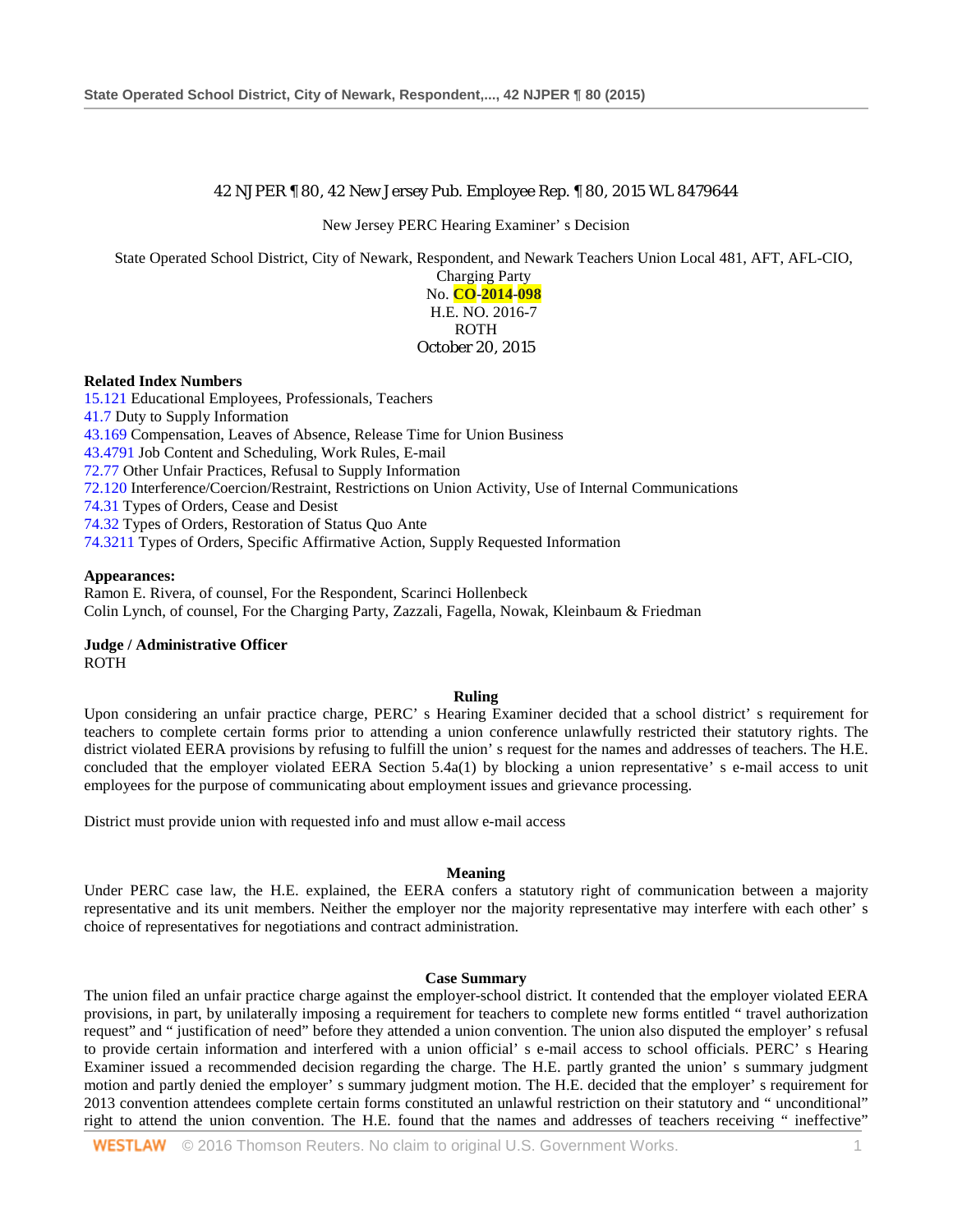summative performance evaluations was presumptively relevant and necessary to the union' s discharge of its statutory duty to represent all negotiations unit employees. Accordingly, the employer' s refusal to provide that information violated EERA Section 5.4a(5) and (1), the H.E. determined. The H.E. concluded that the employer violated EERA Section 5.4a(1) by blocking a union representative' s e-mail access to unit employees for the purpose of communicating about terms and conditions of employment, contract administration and grievance processing. The H.E. issued a cease and desist order. The H.E. directed the employer to provide the union with requested information and to provide the union representative with full e-mail access to negotiations unit employees.

# **Full Text**

## **Hearing Examiner' s Decision on Motion for Summary Judgment and Cross-Motion for Summary Judgment**

On October 22, 2013, Newark Teachers Union Local 481, AFT, AFL-CIO (NTU) filed an unfair practice charge against the State Operated School District, City of Newark (District). The charge alleges three counts. In the first count, the charge alleges that in advance of the November 7 and 8, 2013 New Jersey Education Association (NJEA) annual convention [in Atlantic City], the District unilaterally changed terms and conditions of employment by requiring teachers to complete new forms entitled, " Travel Authorization Request" and " Justification of Need;" and by demanding of employees driving their vehicles to the convention, " . . . proof of car insurance or mode of travel and estimate of cost to convention." The forms allegedly require information from teachers that they have not previously disclosed.

The second count alleges that on September 18, 2013, the NTU sought from the District the names and addresses of unit employees receiving an " ineffective" performance evaluation at the end of the 2012-2013 school year, pursuant to an Open Public Records Act (OPRA) request. The District denied the request. The NTU then demanded the list, " . . . pursuant to the District' s duty to negotiate in good faith" and it again refused.

The third count alleges that on or about September 1, 2013, the District blocked NTU Director of Operations John Abeigon's e-mail access to District supervisors, including then-Superintendent Cami Anderson, and to unit employees. The District's conduct allegedly violates section 5.4a  $(1),(3)$  and  $(5)^1$  of the New Jersey Employer-Employee Relations Act, N.J.S.A. [34:13A-1, et seq.](http://www.westlaw.com/Link/Document/FullText?findType=L&pubNum=1000045&cite=NJST34%3a13A-1&originatingDoc=I9f271f549fd111e598dc8b09b4f043e0&refType=LQ&originationContext=document&vr=3.0&rs=cblt1.0&transitionType=DocumentItem&contextData=(sc.Search)) (Act).

On August 27, 2014, a Complaint and Notice of Hearing issued on allegations that the District violated 5.4a(1) and (5) of the Act. On September 17, 2014, the District filed an Answer, denying any unilateral changes in terms and conditions of employment; denying any refusal to negotiate in good faith; and denying " blocking" email access.

On January 12, 2015, the NTU filed a motion for summary judgment, together with a brief, certification and documents. On January 13, 2015, the District filed a cross-motion for summary judgment, together with a brief, certification and documents. On March 4, 2015, the Commission referred the motions to me for a decision. [N.J.A.C. 19:14-4.8.](http://www.westlaw.com/Link/Document/FullText?findType=L&pubNum=1012299&cite=NJADC19%3a14-4.8&originatingDoc=I9f271f549fd111e598dc8b09b4f043e0&refType=LQ&originationContext=document&vr=3.0&rs=cblt1.0&transitionType=DocumentItem&contextData=(sc.Search))

Summary judgment will be granted:

if it appears from the pleadings, together with the briefs, affidavits and other documents filed, there exists no genuine issue of material fact and the movant . . . is entitled to its requested relief as a matter of law. [\[N.J.A.C. 19:14-4.8\(e\)\]](http://www.westlaw.com/Link/Document/FullText?findType=L&pubNum=1012299&cite=NJADC19%3a14-4.8&originatingDoc=I9f271f549fd111e598dc8b09b4f043e0&refType=LQ&originationContext=document&vr=3.0&rs=cblt1.0&transitionType=DocumentItem&contextData=(sc.Search))

[Brill v. Guardian Life Insurance Co. of America, 142 N.J. 520, 540 \(1995\),](http://www.westlaw.com/Link/Document/FullText?findType=Y&serNum=1995221842&pubNum=0000583&originatingDoc=I9f271f549fd111e598dc8b09b4f043e0&refType=RP&fi=co_pp_sp_583_540&originationContext=document&vr=3.0&rs=cblt1.0&transitionType=DocumentItem&contextData=(sc.Search)#co_pp_sp_583_540) sets forth the standard to determine whether a " genuine issue" of material fact precludes summary judgment. The fact-finder must " . . . consider whether the competent evidential materials presented, when viewed in the light most favorable to the non-moving party, are sufficient to permit a rational fact-finder to resolve the alleged disputed issue in favor of the moving party." If that issue can be resolved in only one way, it is not a genuine issue of material fact. A motion for summary judgment should be granted cautiously — the procedure may not be used as a substitute for a plenary hearing. [Baer v. Sorbello, 177 N.J. Super. 182 \(App. Div. 1981\);](http://www.westlaw.com/Link/Document/FullText?findType=Y&serNum=1981107870&pubNum=0000590&originatingDoc=I9f271f549fd111e598dc8b09b4f043e0&refType=RP&originationContext=document&vr=3.0&rs=cblt1.0&transitionType=DocumentItem&contextData=(sc.Search)) *Essex Cty. Ed. Serv. Comm*., P. E.R.C. No. 83-65, 9 NJPER 19 (¶ 14009 1982).

Applying these standards and relying upon the parties' submissions, I make the following: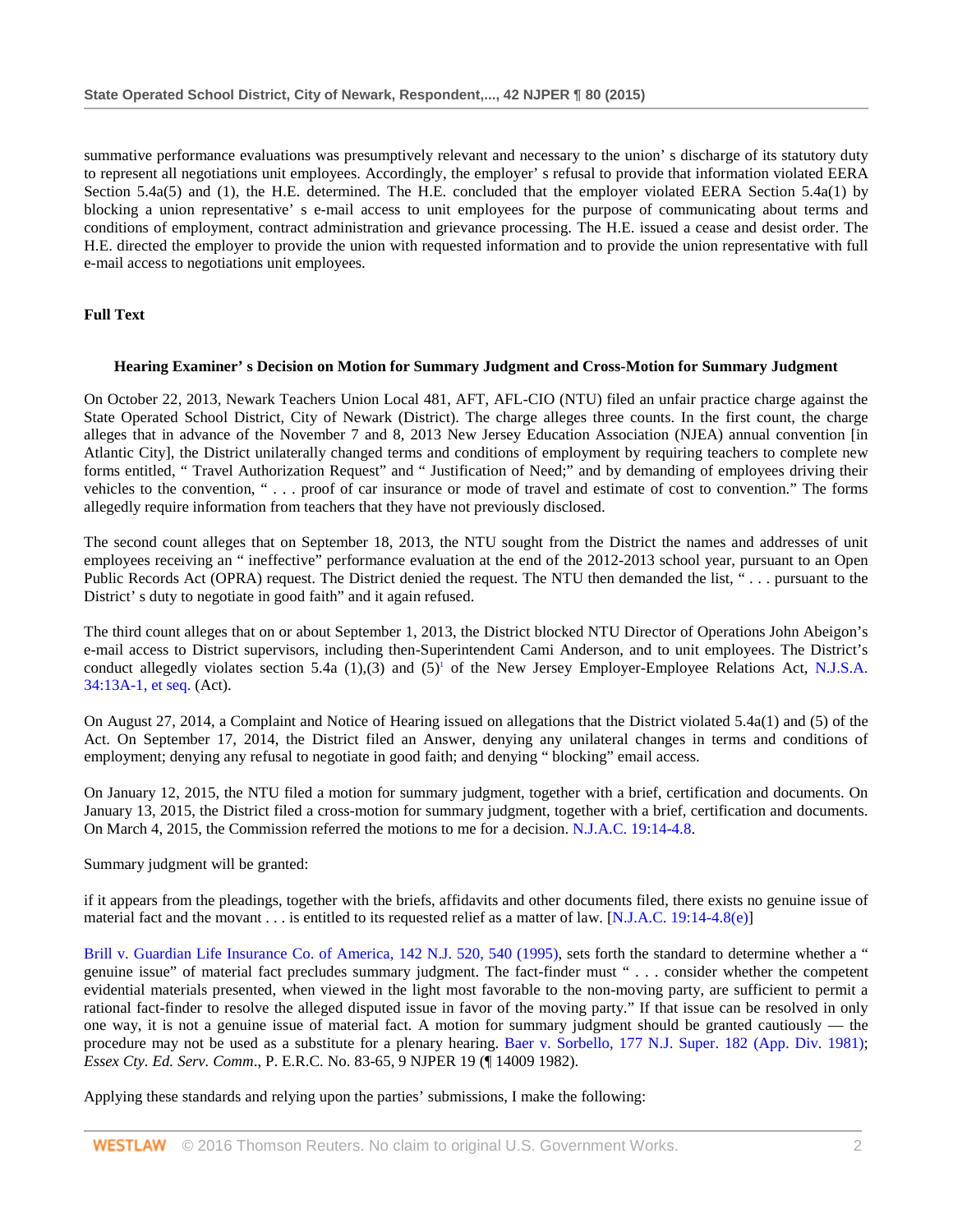# **Findings of Fact**

1. The NTU is the majority representative of teachers, librarians, psychologists, counselors, clerks and others employed by the District. The parties' most recent memorandum of agreement extended their collective negotiations agreement from October 18, 2013 through June 30, 2015.

Section II of the memorandum, " Compensation and Benefits: NTU and [the District] believe teachers should be compensated based on their performance as well as their years of service," provides under " Contract Modifications: A. Base Salary and Performance:"

4. . . . There shall be movement on the steps and remuneration on the scale only by effective professional performance and valued experience.

· Only educators who receive effective or highly effective annual summative evaluation ratings will be entitled to move up one step on the salary scale.

· Educators who receive an ineffective annual summative evaluating rating will stay on their current salary step. These educators may request a Peer Validator. . . .

· The specific intent of the parties is to create a new compensation system where increments and raises are earned through effective performance. The parties agree to utilize peer validators . . . to consult with the Superintendent and make recommendations on disputes. . .

2. [N.J.S.A. 18A:29-14,](http://www.westlaw.com/Link/Document/FullText?findType=L&pubNum=1000045&cite=NJST18A%3a29-14&originatingDoc=I9f271f549fd111e598dc8b09b4f043e0&refType=LQ&originationContext=document&vr=3.0&rs=cblt1.0&transitionType=DocumentItem&contextData=(sc.Search)) " Withholding increment; causes; notice of appeal" authorizes a board of education to withhold increments. It also requires the board to provide written notice to the teacher and " reasons," from which the teacher may appeal to the Commissioner of Education.

[N.J.S.A. 18A:31-2,](http://www.westlaw.com/Link/Document/FullText?findType=L&pubNum=1000045&cite=NJST18A%3a31-2&originatingDoc=I9f271f549fd111e598dc8b09b4f043e0&refType=LQ&originationContext=document&vr=3.0&rs=cblt1.0&transitionType=DocumentItem&contextData=(sc.Search)) " Attendance at Conventions of New Jersey Education Association;" provides that full-time teaching staff members and others, applying for permission [from their respective Board employers] to attend the annual NJEA convention, " . . . shall be granted such permission" for not more than two days in any one year and shall receive his or her whole salary for the days of " actual attendance upon the sessions of such convention," based upon the " . . . filing with the secretary of the board a certificate of such attendance signed by the executive secretary of the association."

[N.J.S.A. 18A:6-120,](http://www.westlaw.com/Link/Document/FullText?findType=L&pubNum=1000045&cite=NJST18A%3a6-120&originatingDoc=I9f271f549fd111e598dc8b09b4f043e0&refType=LQ&originationContext=document&vr=3.0&rs=cblt1.0&transitionType=DocumentItem&contextData=(sc.Search)) " School improvement panel" establishes a panel of specified credentialed educators (including a " teacher . . . selected in consultation with the majority representative" ) and administrators to " . . . oversee the mentoring of teachers and conduct evaluations of teachers, including the annual summative evaluation." The statute provides in a pertinent part:

d. Information related to the evaluation of a particular employee shall be maintained by the school district, shall be confidential, and shall not be accessible to the public pursuant to P.L. 1963 C. 73 (C. 47:1A-1 *et seq*.) as amended and supplemented.

[N.J.S.A. § 47:1A-10,](http://www.westlaw.com/Link/Document/FullText?findType=L&pubNum=1000045&cite=NJST47%3a1A-10&originatingDoc=I9f271f549fd111e598dc8b09b4f043e0&refType=LQ&originationContext=document&vr=3.0&rs=cblt1.0&transitionType=DocumentItem&contextData=(sc.Search)) " Personnel, pension records not considered public information; exceptions" provides in a pertinent part:

Notwithstanding the provisions of P.L. 1963, c. 73 (C. 47:1A-1 et seq.) or any other law to the contrary, the personnel or pension records of any individual in the possession of a public agency, including but not limited to records relating to any grievance filed by or against an individual, shall not be considered a government record and shall not be made available for public access, except that:

. . . personnel or pension records of any individual shall be accessible when required to be disclosed by another law, when disclosure is essential to the performance of official duties of a person duly authorized by this State or the United States, or when authorized by an individual in interest; ...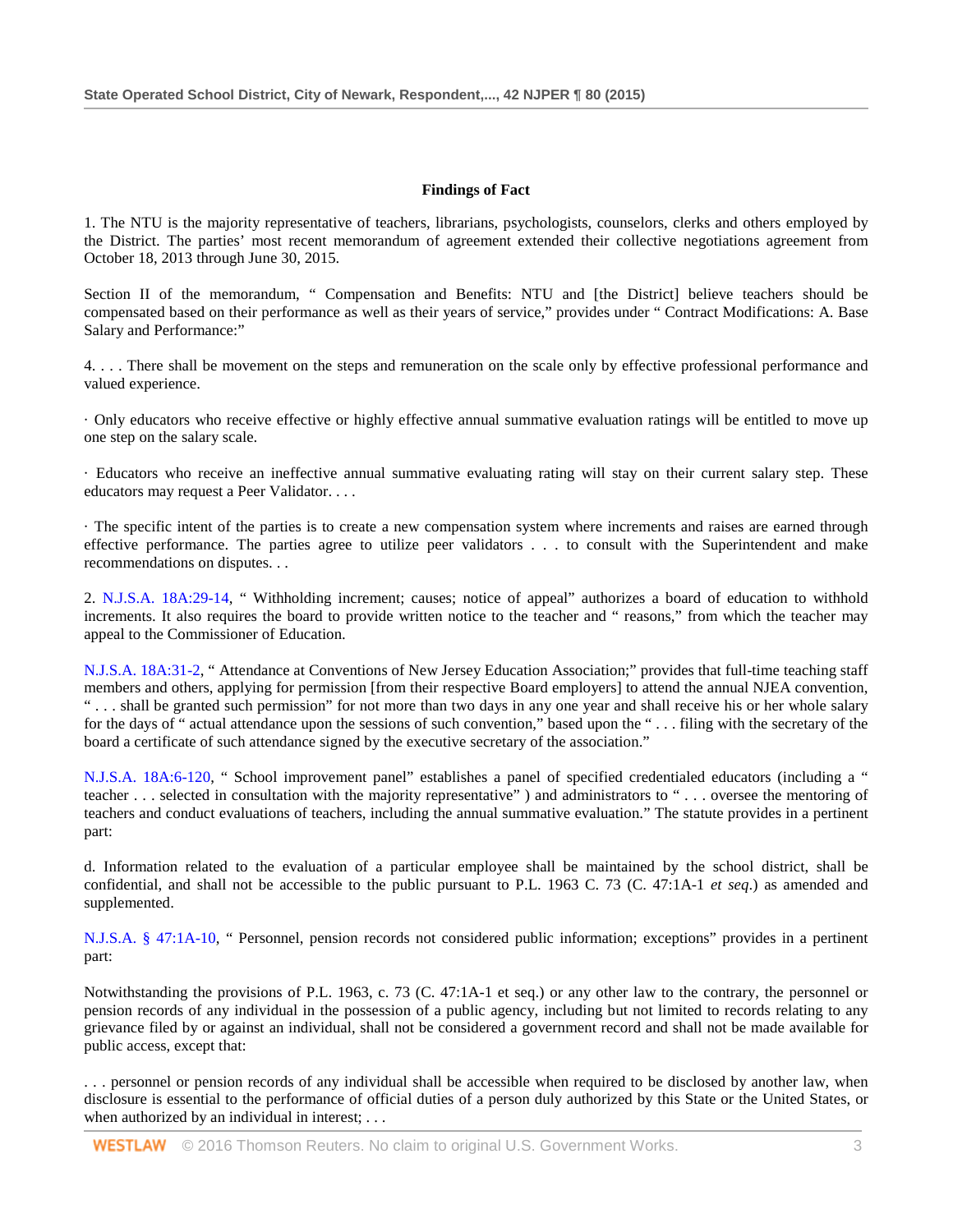3. In the 2012-2013 school year, the District remained open for classroom instruction during the NJEA convention. District teachers electing to attend the November, 2012 convention were obliged to submit a " NJEA Convention Authorization Request" form. The form was apparently amended to include in oversized bold type (that obscured spaces for entries of costs for lodging, transportation, meals, etc.), the phrase, " NOT APPLICABLE." District teachers seeking to attend the NJEA convention were not required to complete the blocked-out spaces on the form. As such, the form, properly completed, solicited the employee' s name, signature, and assigned school. In November, 2012, as in all previous years, the District did not compensate teachers attending the annual NJEA convention for their mileage, lodging or travel expenses.

4. In October, 2013, the District issued a " Travel Authorization Request" form for unit employees to complete if they elected to attend the November, 2013 NJEA convention. The form advises that the employee' s " . . . itinerary, meals breakdown, registration regarding the purpose of the trip" must be " attached." It also includes fill-in spaces for these costs: meals, transportation, including " private automobile" mileage, lodging, registration, baggage and taxi/shuttle. It also solicits the employee' s " union affiliation," specifically, " NTU," " NTA," " CASA," " Local 32," " Local 617," etc.

5. In or around the same time, the District also required prospective NJEA convention attendees to complete a newly-promulgated " Justification of Travel" form. The form solicits [verbatim]:

1. Relationship of attendance at this event to the critical instructional and operational needs of the district . . .;

2. Explanation as to how the person or persons attending will share what was learned with others in the school district;

3. Documentation that the knowledge and information to be gained at this conference cannot be obtained through more cost effective means; and

4. Explanation as to how the request is consistent with best practices in professional development.

6. The District threatened to charge NJEA convention attendees with personal days off if they failed to submit " proper paper work."

7. On November 5, 2013, the District converted the NJEA convention dates (November 7 and 8) to " professional days," obviating the need for students to attend classes. The District unilaterally added two instructional days to the end of the 2013-2014 school year to compensate for " lost" instruction. The District also accepted as " permission" requests (to attend the NJEA convention), forms that it accepted in previous years (see finding no. 3).

8. On September 6, 2013, the District Director of Labor/Employee Relations Laurette Asante issued to NTU representatives a list of teachers who received " merit/performance bonuses" for their performance in the 2012-2013 school year. Such recipients enjoyed " highly effective" performance evaluations. On an unspecified date, the District provided NTU a list of teachers who received " partially effective" performance evaluations in the 2012-2013 school year. The District did not provide notice to unit teachers whose summative performance evaluations were " ineffective" and whose increments were withheld; and did not advise them of their right to appeal those determinations.

9. On September 18, 2013, the NTU filed a " Newark Public Schools Open Public Records Act Request Form" with the District seeking the names and addresses of unit teachers who received performance evaluations graded " ineffective" at the end of the 2012-2013 school year. On September 25, the District replied, refused to provide the requested information.

On October 1, 2013, Counsel for NTU wrote a letter to Counsel for the District, reiterating NTU' s request for the names and addresses of individuals, " at issue" because it is " . . . critical to NTU' s ability to fulfill its representational obligations to its members." Counsel wrote that the District has a " . . . duty to provide information under the PERC statute, N.J.S.A. [34:13A-1, et seq."](http://www.westlaw.com/Link/Document/FullText?findType=L&pubNum=1000045&cite=NJST34%3a13A-1&originatingDoc=I9f271f549fd111e598dc8b09b4f043e0&refType=LQ&originationContext=document&vr=3.0&rs=cblt1.0&transitionType=DocumentItem&contextData=(sc.Search))

On October 8, Counsel for the District wrote a reply to NTU Counsel, advising that the requested names and addresses are " confidential," citing the TEACHNJ Act, N.J.S.A. 18A:6-120d. Counsel also wrote that an employee' s right to confidentiality cannot be waived by the majority representative, offering to provide the requested information of any employee " . . . who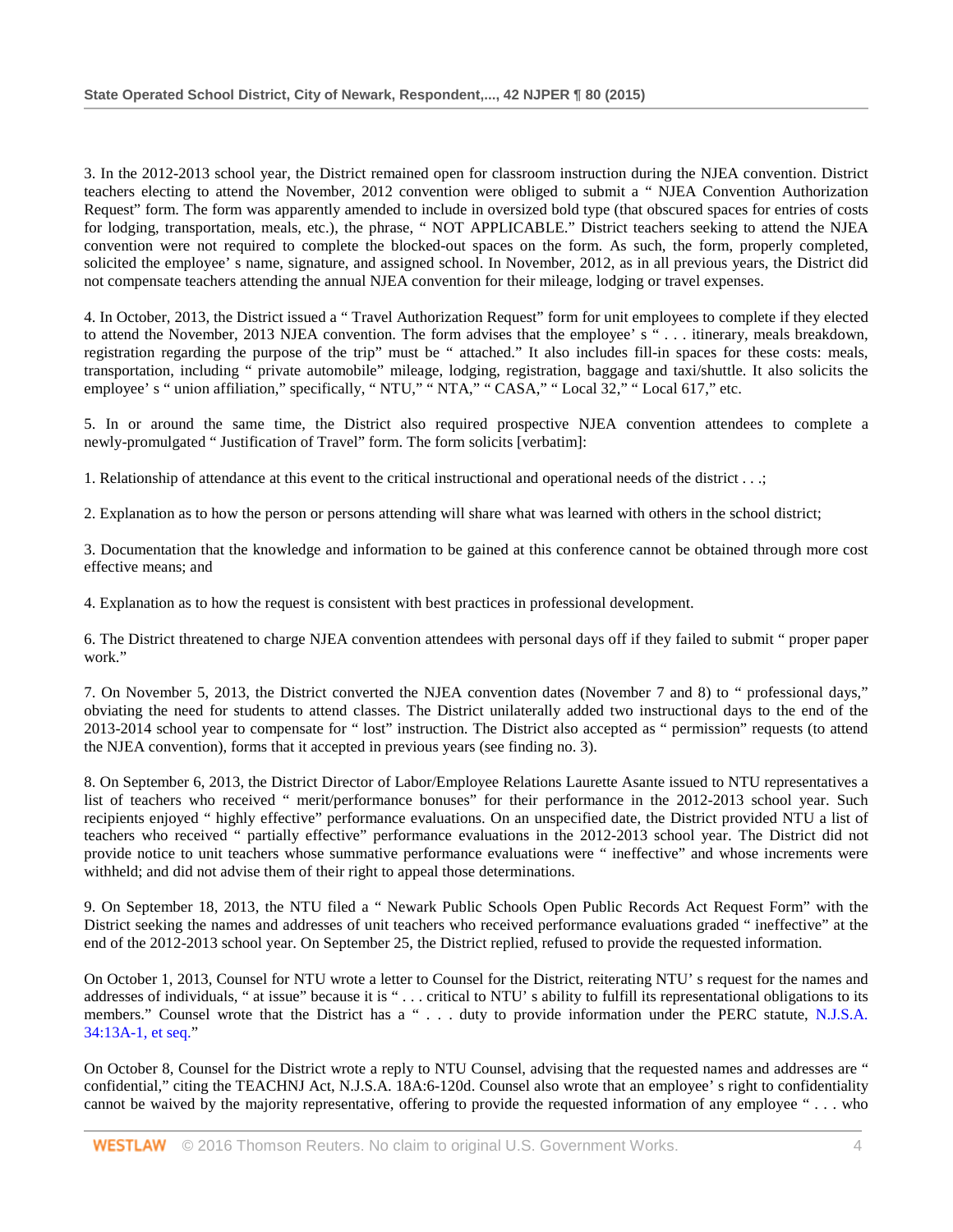consents in writing to such disclosure or who is represented by the NTU in a specific matter in which the evaluation rating is relevant."

On October 15, Counsel for NTU wrote a reply, arguing that the requested information is " relevant," inasmuch as " ineffective" performance evaluations are tantamount to a " disciplinary action" because it causes an employee to lose a salary increment. The NTU would " . . . more thoroughly advise [such employees] of their rights . . . and [enable them] to pursue remedies to which they may be entitled." The reply also disputed that N.J.S.A. 18A:6-120d bars disclosure.

10. John Abeigon is Director of Organization for the NTU. In that capacity, he has " frequently communicated" with District supervisors, including the State-appointed Superintendent, Assistant Superintendent and School Business Administrator.

On February 19, 2013 Abeigon issued an email to District Principal Samuel Garrison, with copies to Superintendent Anderson, Director Asante and others, requesting of him:

Please direct us to the policy or evaluation tool you are using to justify this action [i.e., that two parents and a teacher will be evaluating instructional staff]. No teacher has been authorized by this Union or the [District] to evaluate any colleague. Also, parents are not authorized or qualified to evaluate. . . . Please cease such activity until we receive clarity from the [District].

On September 5, 2013 at 4:40 P.M. Abeigon issued an email to " members," critical of a District " . . .plan to address student absenteeism," following the District' s " mistake of laying off attendance counselors." Abeigon wrote that the plan was ' disingenuous" and " hypocritical." The email was also critical of the District' s " dilapidated" and " sick" physical plant.

On September 19, 2013, a one-paragraph, large-print document, apparently authored by Abeigon, was emailed to Director Asante. The text is critical of a named District " administrator," who received a " no confidence" vote and who assertedly " reassigned 10% of her staff" in retaliation for that action. Abeigon wrote that the District refuses to " discipline" or " undo the harm she inflicts on her staff."

On September 20, 2013, Abeigon authored an email to Superintendent Anderson, complaining that class sizes were " . . . substantially above code limits;" that classrooms were missing " vital supplies;" and that teachers had not received proper training on the " Common Core" curriculum. Writing that the training deadlines established by the " TEACHNJ" statute had passed, Abeigon "... call[ed] for a moratorium on all staff evaluations pending correction of these issues."

On October 7, 2013, Abeigon issued an email to Director Asante and other non-unit administrators, including Superintendent Anderson, regarding a " peer oversight committee." Abeigon wrote [sarcastically]: " Never let anyone say the [District] doesn' t do the LEAST they can do . . . way to demonstrate respect for in-depth respectful dialogue. 2 ? hours? Wow, almost as much time as they gave us to review ' Race to the Top' . . . You would think that they would learn from that experience - Nope!!"

Sometime in September, 2013, the District blocked Abeigon' s email communications to all District employees except District Director of Labor/Employee Relations Laurette Asante. Asante is a District representative for " . . .any issues on grievances related to the collective bargaining agreement and/or the memorandum of agreement." The " block" interferes with Abeigon' s efforts to resolve disputes, process grievances and investigate matters regarding contract administration on behalf of NTU unit employees. NTU membership continues to receive emailed " updates" directly from NTU executive committee members, including the NTU President.

On September 24, 2013, NTU Counsel wrote a letter to District Counsel, contesting the District' s " block" of Abeigon' s " email correspondence."

## **Analysis**

In *East Hanover Tp. Bd. of Ed*., P.E.R.C. No. 93-117, 19 NJPER 352 (¶ 24158 1993), the Commission adopted a Hearing Examiner' s recommendation (H.E. No. 93-21, 19 NJPER 502 ( $\parallel$  24232 1993) that the Board violated section 5.4a(5) and (1) of the Act by imposing restrictions on its secretaries' right under [N.J.S.A. 18A:31-2](http://www.westlaw.com/Link/Document/FullText?findType=L&pubNum=1000045&cite=NJST18A%3a31-2&originatingDoc=I9f271f549fd111e598dc8b09b4f043e0&refType=LQ&originationContext=document&vr=3.0&rs=cblt1.0&transitionType=DocumentItem&contextData=(sc.Search)) to attend the annual NJEA convention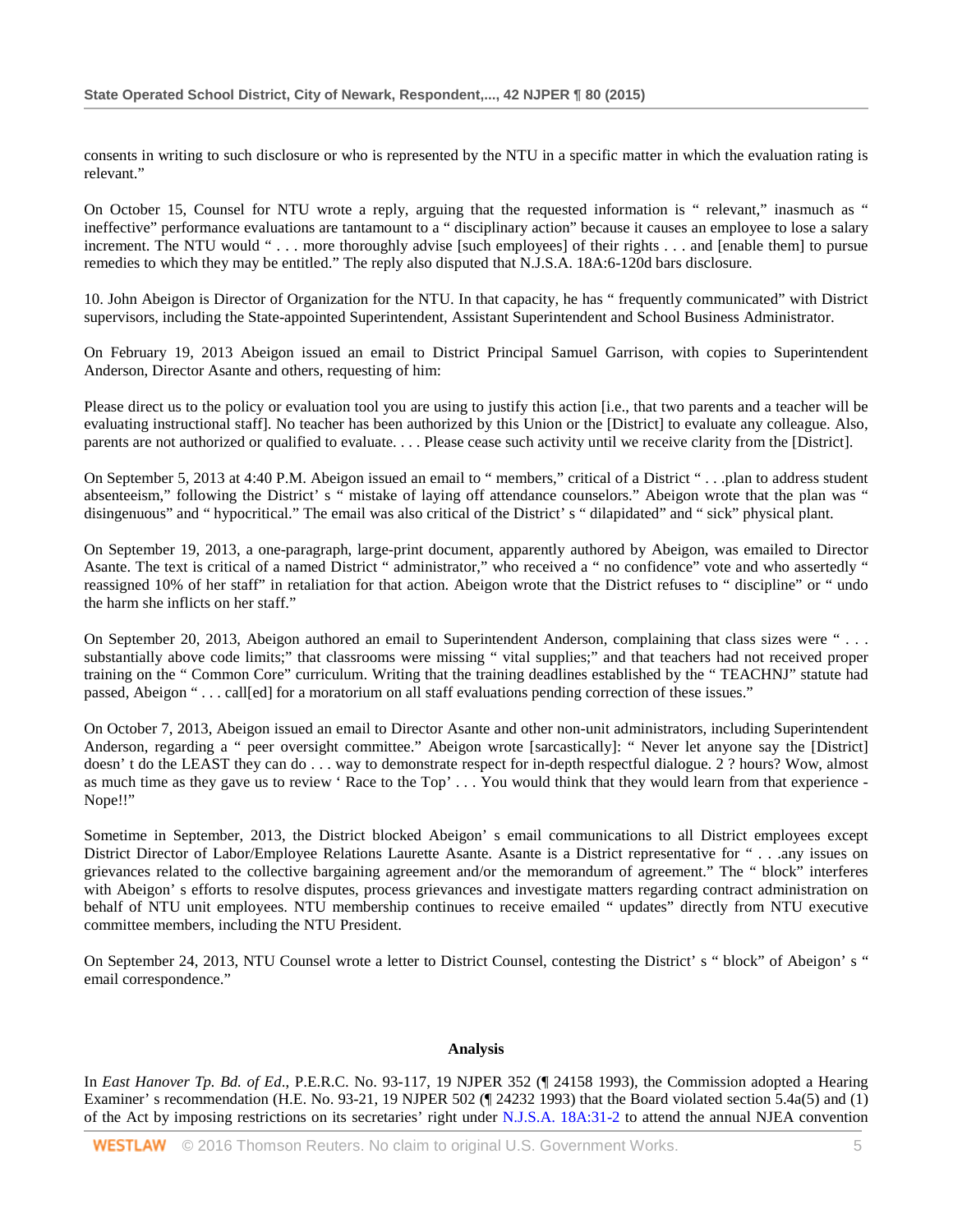with pay. The restrictions included requesting approval to attend the convention, filing a professional day report and charging a professional day for attending. The Hearing Examiner based his determination on the " unconditional imperative phrasing of the [statute]" and on the " unilateral imposition" of the restrictions. *Id*., 19 *NJPER* at 503, 504.

I find that the District' s requirement that 2013 convention attendees complete the " Travel Authorization Request" and " Justification of Travel" forms is an unlawful restriction on unit employees' statutory and " unconditional" right to attend the NJEA convention. Requirements to provide documents specifying itinerary, registration, costs of meals, transportation, baggage, etc.; union affiliation and several " explanations" justifying attendance at the convention all violate [N.J.S.A.](http://www.westlaw.com/Link/Document/FullText?findType=L&pubNum=1000045&cite=NJST18A%3a31-2&originatingDoc=I9f271f549fd111e598dc8b09b4f043e0&refType=LQ&originationContext=document&vr=3.0&rs=cblt1.0&transitionType=DocumentItem&contextData=(sc.Search))  [18A:31-2.](http://www.westlaw.com/Link/Document/FullText?findType=L&pubNum=1000045&cite=NJST18A%3a31-2&originatingDoc=I9f271f549fd111e598dc8b09b4f043e0&refType=LQ&originationContext=document&vr=3.0&rs=cblt1.0&transitionType=DocumentItem&contextData=(sc.Search)) All of these conditions of attendance were implicitly waived by the District only two days before the 2013 convention, likely not in time to avoid their discouraging effect. The unilateral imposition of these " mandatory" forms changed terms and conditions of employment, violating section 5.4a(5) and derivatively a(1) of the Act.

\* \* \*

In *Morris Cty. and Morris Council No. 6, NJCSA, IFPTE, AFL-CIO*, P.E.R.C. No. 2003-22, 28 NJPER 421 (¶ 33154 2002), aff' d [371 N.J. Super. 246 \(App. Div. 2004\),](http://www.westlaw.com/Link/Document/FullText?findType=Y&serNum=2004733328&pubNum=0000590&originatingDoc=I9f271f549fd111e598dc8b09b4f043e0&refType=RP&originationContext=document&vr=3.0&rs=cblt1.0&transitionType=DocumentItem&contextData=(sc.Search)) certif. den. [182 N.J. 427 \(2005\),](http://www.westlaw.com/Link/Document/FullText?findType=Y&serNum=2006238739&pubNum=0000583&originatingDoc=I9f271f549fd111e598dc8b09b4f043e0&refType=RP&originationContext=document&vr=3.0&rs=cblt1.0&transitionType=DocumentItem&contextData=(sc.Search)) the Commission found that the public employer violated 5.4a(5) and (1) of the Act by refusing to provide the majority representative a list of names and home addresses of all employees in that representative' s collective negotiations unit. It acknowledged federal sector precedent under the National Labor Relations Act that "... the employer must provide non-confidential information requested by the majority representative so that it can carry out its representational duties." 28 *NJPER* at 422. [NLRB v. Acme Industrial Co., 385 U.S.](http://www.westlaw.com/Link/Document/FullText?findType=Y&serNum=1967129454&pubNum=0000780&originatingDoc=I9f271f549fd111e598dc8b09b4f043e0&refType=RP&originationContext=document&vr=3.0&rs=cblt1.0&transitionType=DocumentItem&contextData=(sc.Search))  [432 \(1967\);](http://www.westlaw.com/Link/Document/FullText?findType=Y&serNum=1967129454&pubNum=0000780&originatingDoc=I9f271f549fd111e598dc8b09b4f043e0&refType=RP&originationContext=document&vr=3.0&rs=cblt1.0&transitionType=DocumentItem&contextData=(sc.Search)) *State of New Jersey (OER)*, P.E.R.C. No. 88-27, 13 NJPER 752 (¶ 18284 1987), recon. den. P.E.R.C. No. 88-45, 13 NJPER 841 (¶ 18323 1987), aff' d *NJPER Supp*. 2d 198 (¶ 177 App. Div. 1988); *Burlington Cty*., P.E.R.C. No. 88-101, 14 NJPER 327 (¶ 19121 1988), aff' d *NJPER Supp*. 2d 208 (¶ 183 App. Div. 1989).

In a finding of particular relevance to this case, the Commission also determined that disclosure of employee home addresses did not violate the Open Public Records Act, specifically including [N.J.S.A. 47:1A-10](http://www.westlaw.com/Link/Document/FullText?findType=L&pubNum=1000045&cite=NJST47%3a1A-10&originatingDoc=I9f271f549fd111e598dc8b09b4f043e0&refType=LQ&originationContext=document&vr=3.0&rs=cblt1.0&transitionType=DocumentItem&contextData=(sc.Search)) (incorporated by reference in [N.J.S.A.](http://www.westlaw.com/Link/Document/FullText?findType=L&pubNum=1000045&cite=NJST18A%3a6-120&originatingDoc=I9f271f549fd111e598dc8b09b4f043e0&refType=LQ&originationContext=document&vr=3.0&rs=cblt1.0&transitionType=DocumentItem&contextData=(sc.Search))  [18A:6-120\)](http://www.westlaw.com/Link/Document/FullText?findType=L&pubNum=1000045&cite=NJST18A%3a6-120&originatingDoc=I9f271f549fd111e598dc8b09b4f043e0&refType=LQ&originationContext=document&vr=3.0&rs=cblt1.0&transitionType=DocumentItem&contextData=(sc.Search)). The Commission wrote:

[D]isclosures required by the Employer-Employee Relations Act are not subordinated to the privacy provisions of other statutes. To the contrary, the provisions of the New Jersey statutes and executive orders dealing with personnel records permit disclosure when otherwise provided by law. . . .Our Act is a law providing otherwise for the limited purpose of disclosure to a majority representative. It may be that an employee' s home address is not a ' public record' disclosable to any member of the public upon demand. Nevertheless, an address may still be disclosed on a limited basis for a proper purpose pursuant to a specific statute, as is the case here. [28 *NJPER* at 425]

The Appellate Division agreed, writing: " At issue is not disclosure to the public at large, but rather disclosure to a bargaining representative that needs the addresses to accomplish the union' s statutory mandate to represent its members." 371 N.J. Super. at 253.

In this case, the NTU requested the names and addresses of unit teachers receiving " ineffective" summative performance evaluations for the purpose of apprising them of rights and remedies (for the withholding of an increment), pursuant to the terms of the memorandum of agreement and [N.J.S.A. 18A:29-14.](http://www.westlaw.com/Link/Document/FullText?findType=L&pubNum=1000045&cite=NJST18A%3a29-14&originatingDoc=I9f271f549fd111e598dc8b09b4f043e0&refType=LQ&originationContext=document&vr=3.0&rs=cblt1.0&transitionType=DocumentItem&contextData=(sc.Search)) The desirability of direct communication and the resulting need for those names and addresses establishes that the information sought is useful to the NTU in carrying out its representational duties and contract administration. No facts suggest that disclosure will result in any harm to unit employees. The intrusion upon employee privacy is minimal; the teachers will receive mail that apprises them of rights to appeal their summative evaluations and increment withholdings that they may elect to ignore.

I find that the names and addresses requested by the NTU are presumptively relevant and necessary to the organization' s discharge of its statutory duty to represent all unit employees. The District' s refusal to provide that information violates section 5.4a(5) and (1) of the Act.

\* \* \*

N.J.S.A. 34:13A-5.4a(1) makes it an unfair practice for a public employer to interfere with, restrain or coerce employees in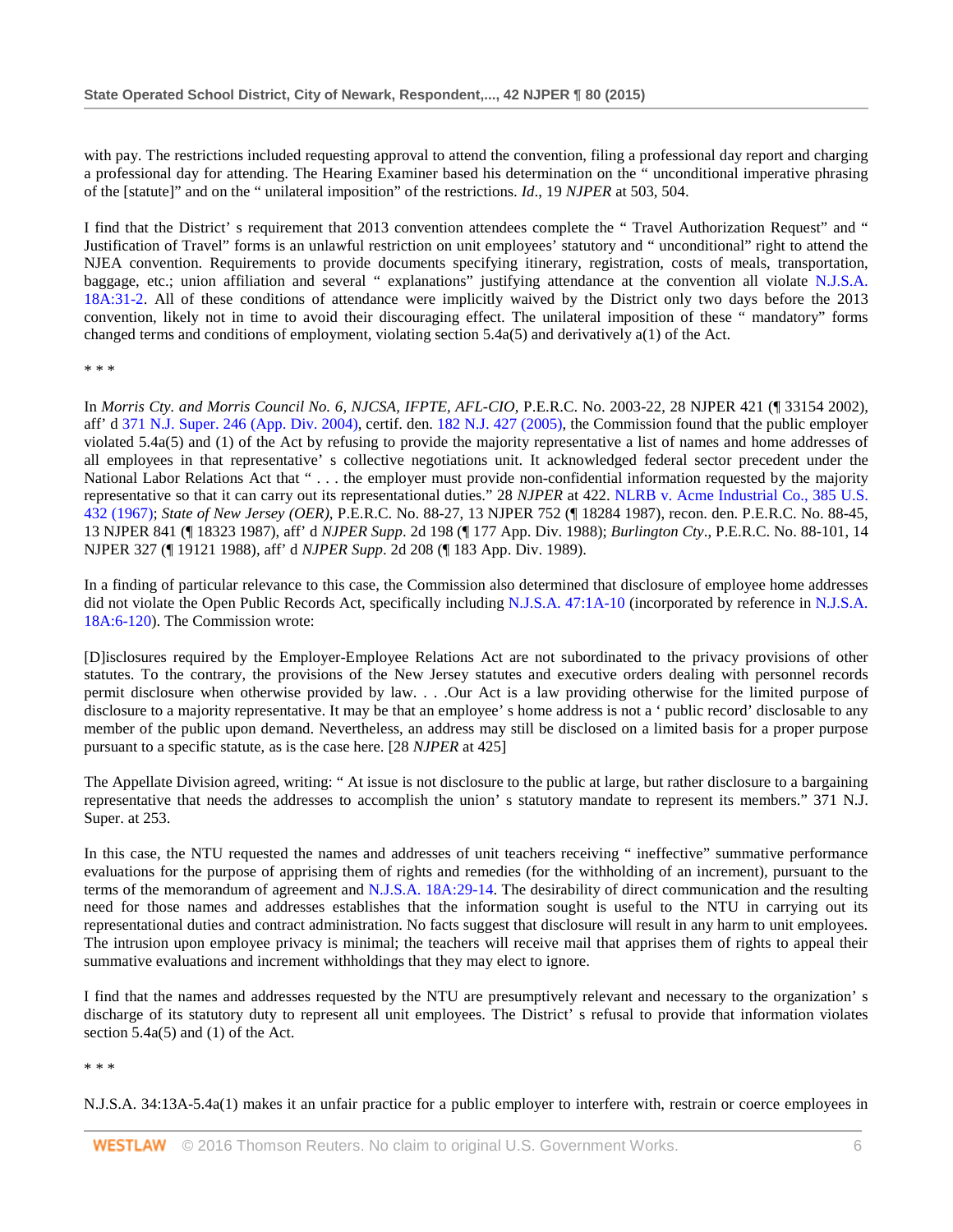the exercise of the rights guaranteed to them by the Act. An employer violates this provision independently of any other violation if its action tends to interfere with an employee' s protected rights and lacks a legitimate and substantial business justification. *Lakehurst Bd of Ed*., P.E.R.C No. 2004-74, 30 NJPER 186,187 (¶ 69 2004); *UMDNJ-Rutgers Medical School*, P.E.R.C. No. 87-87, 13 NJPER 115 (¶ 18050 1987); *New Jersey Sports and Exposition Auth*., P.E.R.C. No. 80-72, 5 NJPER 550 (¶ 10285 1979). The charging party need not prove an illegal motive. This provision will also be violated derivatively when an employer violates another unfair practice provision. *Lakehurst Bd. of Ed*.

Uncontested facts show that in September, 2013, the District, without notice or explanation to NTU at the time, unilaterally " blocked" NTU officer Abeigon' s email communications to all unit employees (while permitting other NTU officials to continue their email communications, unabated) and all non-unit administrators, except Asante. The District claims that its action, " . . . was based on several offensive and threatening emails that Mr. Abeigon forwarded to various District employees" (para.6, Asante certification).

Commission cases demonstrate that the Act confers a statutory right of communication between a majority representative and its unit members.2 *Union Cty. Reg. Bd. of Ed.*, P.E.R.C. No. 76-17, 2 NJPER 50 (1976); *State of New Jersey (Dept of Transp.)*, P.E.R.C. No. 90-114, 16 NJPER 387 (¶21158 1990); *City of Newark*, H.E. No. 2001-3, 26 NJPER 407 (¶31160 2000) (City unlawfully removed informational postings of majority representative and prohibited similar postings).

Neither the employer nor the majority representative may interfere with each other' s choice of representative(s) for negotiations and contract administration, including grievance processing. *Matawan Reg. Bd. of Ed*., P.E.R.C. No. 80-153, 6 NJPER 325 (¶ 11161 1980); *Willingboro Bd of* Ed., P.E.R.C. No. 92-48, 17 NJPER 497 (¶ 22243 1991) (proposal not mandatorily negotiable to the extent it would circumscribe employer' s right to designate representative to negotiate overtime compensation). Section 5.4b(2) of the Act prohibits an employee organization from interfering with, restraining or coercing a public employer' s selection of its representative for negotiations or grievance adjustments.

Applying these principles, I find that the District violated section 5.4a(1) of the Act by blocking NTU representative Abeigon' s email access to unit employees for the purpose of communicating about terms and conditions of employment, contract administration and grievance processing. The District' s asserted business justification for the block — that Abeigon had issued " offensive" and " threatening" emails — are not borne out by the facts, specifically, by the content of any of the printed emails the District submitted. None of the proffered emails issued by Abeigon harassed or otherwise interfered with unit employees' rights under section 5.3 of the Act.

I also find that the District did not violate the Act by blocking Abeigon' s email access to all District representatives, except Director Asante. The District is entitled to designate its representative(s) for contract administration and adjustments in terms and conditions of employment. The District designated only Asante for that purpose; it is not obligated to include others.

## **Recommendation**

I grant the NTU' s motion for summary judgment on allegations that the District violated section 5.4a(5) and derivatively a(1) of the Act by unilaterally imposing conditions on unit employee attendance at the 2013 New Jersey Education Association annual convention; by refusing to provide names and addresses of unit employees receiving 2013 " ineffective" summative performance evaluations; and that it independently violated section 5.4a(1) of the Act by revoking NTU representative John Abeigon' s email access to unit employees.

I deny the portion of the NTU' s motion alleging that the District violated the Act by revoking Abeigon' s email access to non-unit District administrators, except Director of Labor/Employee Relations Laurette Asante.

I deny the District' s cross-motion for summary judgment except that I grant that portion seeking dismissal of the allegation that it violated the Act by revoking Abeigon' s email access to all District non-unit administrators, except Director Asante.

**Recommended Order**